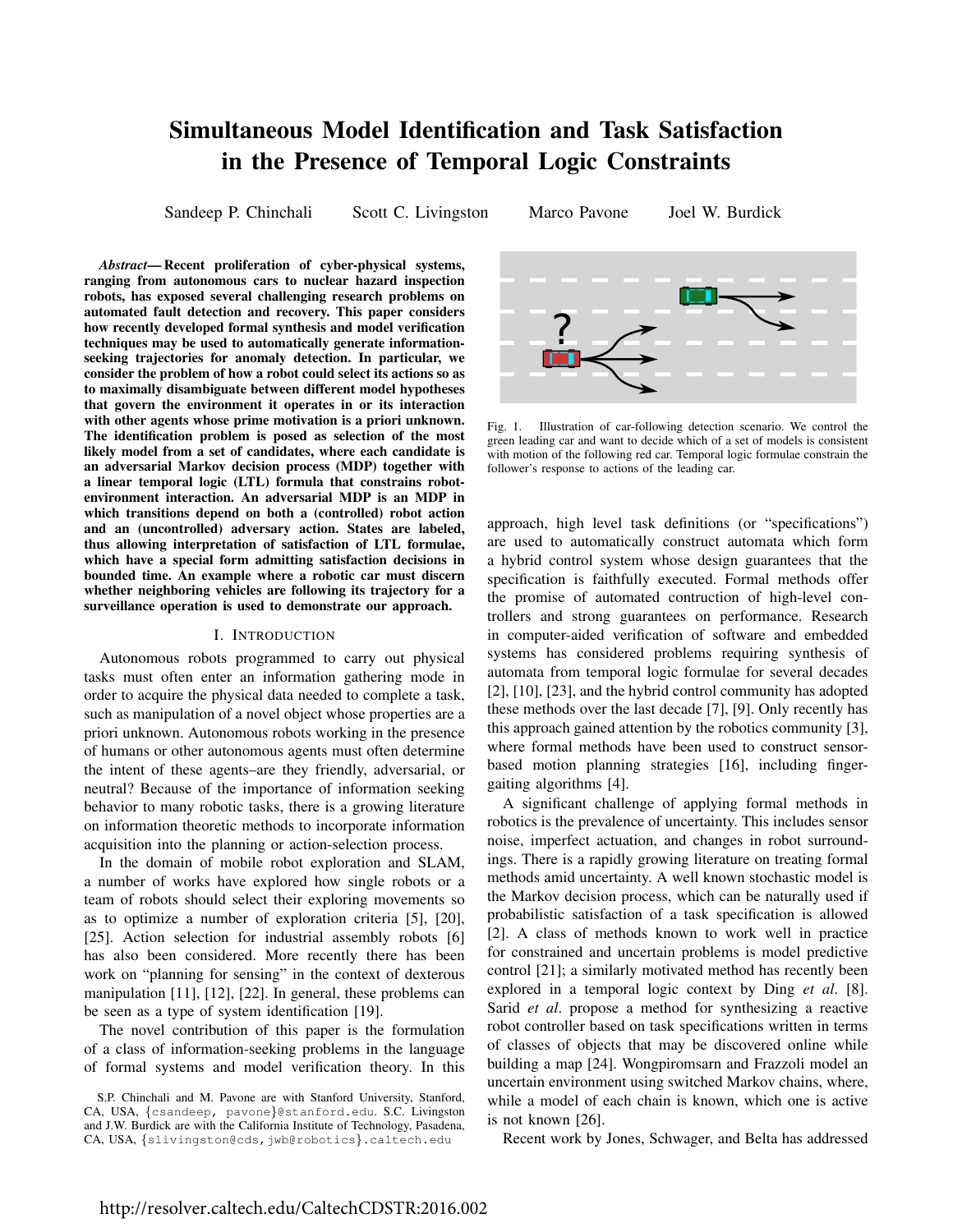synthesis of informative motion plans under temporal logic constraints [14], [15] and anomaly detection from unsupervised learning of formal specifications [13]. Rather than focus on informative motion plans for monitoring tasks, we instead consider control sequences designed to *elicit informative responses* from dynamic environments that may attempt to obfuscate their identities. Such adversarial environments may not immediately expose faults, and the problem of anomaly detection depends on informative "probing" of anomalous behavior to detect faults early and safely.

We study the problem of identifying which of several candidate strategies an environment is following, where each candidate is associated with a temporal logic specification. The overall system specification also governs behaviors that are permissible by the robot and its unknown and possibly adversarial environment, and possibly a task to be completed during the process. We provide an algorithm that formalizes how robots should visit states that distinguish between candidate models, gather observations that disqualify wrong candidates, and lead to information gain while adhering to high-level temporal logic formulae.

This paper is organized as follows. Section II introduces bounded time linear temporal logic (BLTL) as a highlevel specification language and adversarial Markov decision processes to capture model uncertainty. Section III provides the problem formulation of model identification coupled with temporal logic constraints and introduces the motivating example of detecting anomalous drivers in robotic navigation. Section IV introduces our key contribution, an algorithm for robotic inference with temporal logic constraints. Section V provides a simulation of the algorithm for autonomous driving. Finally, Section VI summarizes our results and presents directions for future research.

### II. BACKGROUND

In this paper we consider discrete-time systems on finite state spaces. Note that for more general control systems it may be possible to construct a discrete abstraction [1], [18], whence our analysis applies. The primary specification language, which describes properties over finite time horizons, is referred to as bounded linear temporal logic (BLTL) and is defined below. The following running example, which is illustrated in Figure 1, will be used throughout the paper. Consider an autonomous vehicle being followed by other cars on a several-lane highway. These cars can closely pursue the robot, such as in a high-speed car chase, keep their distance to "tail" the robot during surveillance, or simply be benign (incidentally following the target). The robot must safely swerve lanes to avoid obstacles and determine if a pursuant car is tailing it, requiring strict adherence to temporal logic formulae while determining the nature of following cars.

As the above example suggests, robots must often interact with a dynamic environment so as to complete some task. Our development models this interaction in two respects: as a two-player game in which an adversarial strategy is to be

identified, and as a Markov decision process that captures stochasticity of transitions among states.

## *A. Bounded linear-time temporal logic (BLTL)*

In this paper we are concerned with modeling interaction between a robot and an adversary over finite durations. While transitions among states are modeled using so-called adversarial MDPs (AMDPs, defined below) (defined below), constraints on sequences of states are expressed using a temporal logic that we now introduce.

Our goal is to describe properties about finite sequences of states. To achieve this, we consider formulae that are built from an operator,  $U_I$ , that describes constrained reachability over bounded time durations. The subscript  $I = [a, b]$  is a bounded interval on the nonnegative integers N. Note that because every interval I is bounded, every such formula can be decided using a finite sequence of time steps. We refer to formulae described here as bounded LTL, or BLTL.

More precisely, let Π be a finite set of *atomic propositions*. Elements of  $\Pi$  can be regarded as Boolean-valued variables that, at each discrete time, take either the value True or False. In the example of autonomous highway driving, atomic propositions associated with the robot include  $\mathcal{Y} =$  ${C_m}_{m=1}^M$  to indicate the lane occupancy of the robot (car) in one of  $M$  total lanes, where index  $m$  refers to a specific lane. Correspondingly, there are atomic propositions associated with the (adversarial) environment,  $\mathcal{X} = \{F_m\}_{m=1}^M$ , which indicate the lane occupancy of a following vehicle. The set  $\{C_i, F_j\} \subset \Pi$  represents a state where  $C_i$  and  $F_j$  are both True while other atomic propositions are False, which have the intuitive interpretation that the robot car occupies lane  $i$ while the environment follower occupies lane  $j$ .

The syntax of BLTL formulae over interval  $I$  is given by the context-free grammar

$$
\varphi ::= \text{True} \mid p \mid \neg \varphi \mid \varphi \land \varphi \mid \bigcirc \varphi \mid \varphi \mathcal{U}_I \varphi, \qquad (1)
$$

where p is an atomic proposition  $p \in \Pi$ . Notice that (1) is essentially the basic syntax of LTL but with an interval associated with the  $U$  operator.

Before defining the semantics of BLTL, we fix notation about finite strings. Let  $\Sigma$  be a set (or alphabet) over which string concatenation is defined, while  $\Sigma^+$  denotes the set of all finite strings of length at least 1. For a string  $\sigma =$  $\sigma_0 \sigma_1 \cdots \sigma_n \in \Sigma^+$ , a fragment from index *i* through *j*, with  $i < j$ , is written  $\sigma_{i:j} = \sigma_i \sigma_{i+1} \cdots \sigma_j$ . If  $j = n$ , i.e., to express the suffix of  $\sigma$  beginning at index i, we may abbreviate the subscript by writing  $\sigma_i$ .

Take the alphabet to be subsets of atomic propositions, i.e.,  $\Sigma = 2^{\Pi}$ . Let  $t \in \mathbb{N}$ . We denote the offset of  $I = [a, b]$ from t by  $t + I = [a + t, b + t]$ . Satisfaction of a BLTL formula  $\varphi$  by a finite sequence  $\sigma \in \Sigma^{+}$  beginning at time  $t \in \mathbb{N}$ , which is denoted by  $\sigma_{t} \models \varphi$ , is defined inductively as follows.

- 1)  $\sigma_t$ :  $\models$  True.
- 2) for a single atomic proposition  $p \in \Pi$ ,  $\sigma_t \models p$  if and only if  $p \in \sigma_t$ .
- 3)  $\sigma_{t} \models \neg \varphi$  if and only if  $\sigma_{t} \not\models \varphi$ .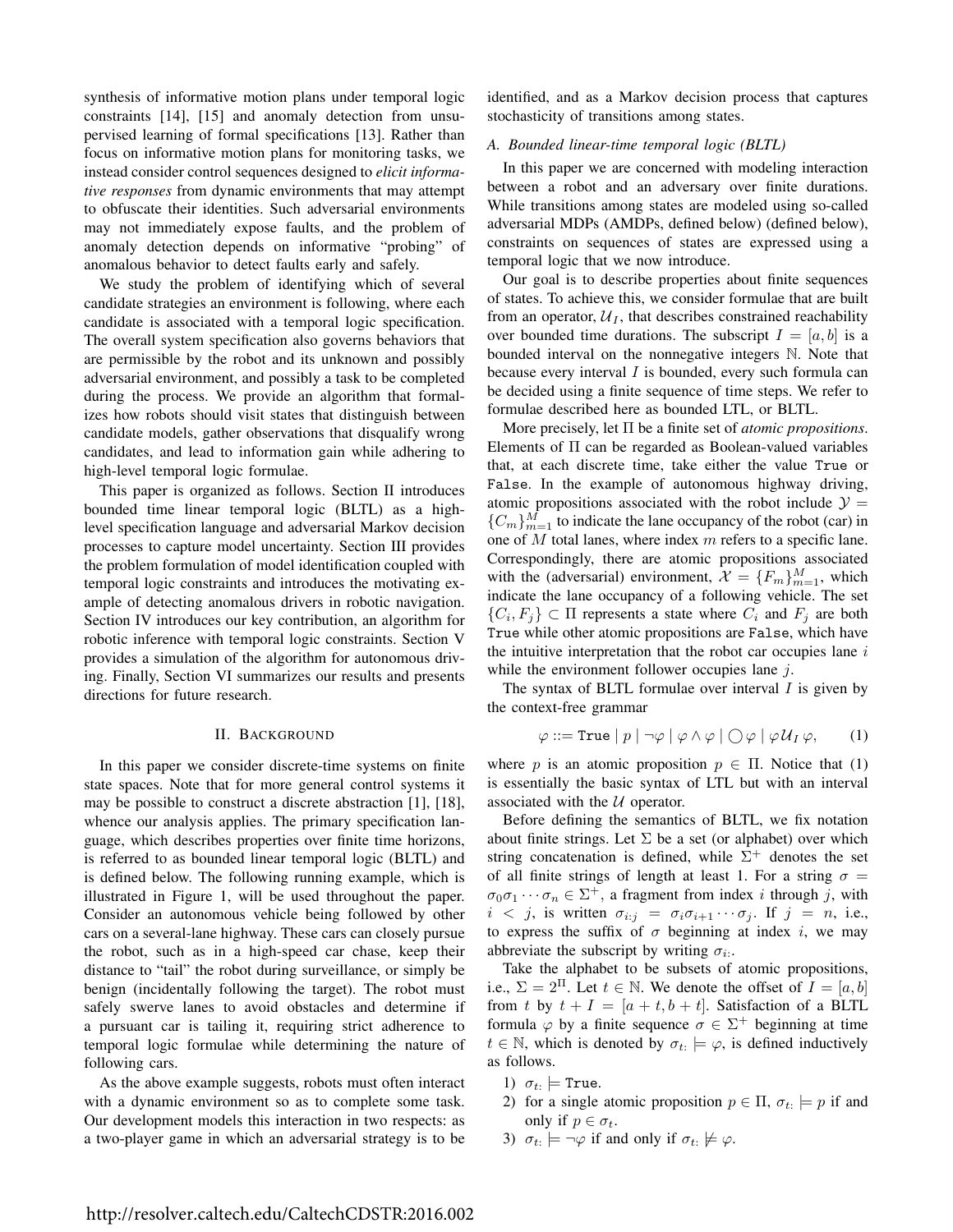- 4)  $\sigma_t \models \varphi_1 \land \varphi_2$  if and only if  $\sigma_t \models \varphi_1$  and  $\sigma_t \models \varphi_2$ .
- 5)  $\sigma_{t} \models \bigcirc \varphi$  if and only if  $\sigma_{(t+1)} \models \varphi$ .
- 6)  $\sigma_t$ :  $\models \varphi_1 \mathcal{U}_I \varphi_2$  if and only if there exists some  $j \in$  $t + I$  so that  $\sigma_{j} \models \varphi_2$  and for all  $i \in (t + I) \cap [0, j],$  $\sigma_{i:} \models \varphi_1.$

If  $t = 0$ , we also write  $\sigma \models \varphi$ . Other operators can be derived from those defined above. In particular,  $\varphi \vee \psi \equiv$  $\neg(\neg\varphi \wedge \neg\psi), \varphi \implies \psi \equiv \neg\varphi \vee \psi, \diamondsuit_I \varphi \equiv \text{True} \mathcal{U}_I \varphi$ and  $\Box_I \varphi \equiv \neg \Diamond_I \neg \varphi$ . Notice that  $\sigma$  must be long enough to observe if a BLTL formula is satisfied. For any BLTL formula  $\varphi$ , denote by  $T(\varphi)$  the minimum time at which the satisfaction of  $\varphi$  by any  $\sigma \in \Sigma^+$  can be decided. That is,  $T(\varphi)$  is constant and associated with each  $\varphi$ .  $T(\varphi)$  always exists and is finite. Indeed, it is at most the sum of the upper bounds of all intervals appearing in  $\varphi$ .

BLTL can be used to specify robot tasks over bounded time durations. For example, we can achieve *positional safety* (remain within a set of certain "safe" states) with the operator  $\square_I$  and *finite time responses* with the operator  $\diamondsuit_I$ . In the autonomous driving example, safety formulae require cars to persist in the same lane or move only to an adjacent lane at the next time step. Such an example LTL formula is  $\bigwedge_m \Box_I (C_m \implies \bigcirc (F_{m-1} \vee F_m \vee F_{m+1}))$ .

## *B. Labeled Markov decision processes*

A *labeled Markov chain* M is a tuple (S,Init, P, Π, L) where S is a finite set of states,  $P : S \times S \rightarrow [0,1]$  is a transition probability function, Init is a probability mass function over S, and  $L: S \to 2^{\Pi}$  is a labeling that assigns subsets of atomic propositions in set Π to each state. The transition probabilities from a state  $s$  to subsequent states  $s'$ satisfy  $\Sigma_{s' \in S} P(s, s') = 1$ .

A *labeled Markov decision process* (MDP) is a tuple  $(S, \text{Init}, \text{Act}, P, \Pi, L)$  where S, Init,  $\Pi$ , and L are as for Markov chains, Act is a finite set of actions, and **P** :  $S \times \text{Act} \times S \rightarrow [0, 1]$  is a transition probability function.

As defined by Wongpiromsarn and Frazzoli [26], an *adversarial MDP* (AMDP) M is a tuple  $(S, \text{Init}, \text{Act}^c, \text{Act}^u, \mathbf{P}, \Pi, L)$ , where S is a finite set of states, Init is a probability mass function over  $S$ , Act<sup>c</sup> is a mapping from states into sets of *controlled actions*, Act<sup>u</sup> is a mapping into sets of *uncontrolled actions* (or *adversarial actions*),  $L: S \to 2^{\Pi}$  is a labelling function from states to atomic propositions, and  $P : S \times \text{Act}^c \times \text{Act}^u \times S \rightarrow [0, 1]$ defines transition probabilities where for each state  $s \in S$ ,  $a \in \text{Act}^c(s)$ , and  $b \in \text{Act}^u(s)$ ,  $\sum_{s' \in S} \mathbf{P}(s, a, b, s') = 1$ . For each state  $s \in S$ , the controlled action  $a \in \text{Act}^c(S)$ (respectively, adversarial action  $b \in \text{Act}^u(S)$ ) is said to be *enabled at* s if  $a \in \text{Act}^c(s)$  (respectively,  $b \in \text{Act}^u(s)$ ).

#### *C. BLTL satisfaction on AMDPs*

We now define the reactive synthesis problem for BLTL formulae on adversarial MDPs. Recall from the previous section (Section II-B) that there is a joint sequence of states that arise from policies (or strategies) for action selection by the robot and the adversary. Each state in the sequence is labeled with a set of atomic propositions from Π. Since there is only one set of atomic propositions, our treatment may superficially appear different from the original setting of reactive synthesis for LTL proposed in [23], in which there are distinct controlled and uncontrolled variables. However, observe that we recover the usual setting of reactive synthesis by partitioning the set of atomic propositions and constructing an AMDP so that control actions  $Act<sup>c</sup>$  can only affect values of one set of atomic propositions, and that adversarial actions  $Act<sup>u</sup>$  can only affect values of the other set.

Our development follows that of [26] except that we consider time-bounded properties, as defined in Section II-A. Let  $\varphi$  be a BLTL formula over the set of atomic propositions Π, and let M be an adversarial MDP with states labeled by subsets of the same set of atomic propositions Π. A finite sequence of states  $s_0 \cdots s_t$  of M is said to *satisfy*  $\varphi$ , denoted by  $s_0 \cdots s_t \models \varphi$ , if  $L(s_0) \cdots L(s_t) \models \varphi$ , where L is the labeling of  $M$  that associates sets of atomic propositions with states. Thus, through the labeling we are able to decide satisfaction as defined in Section II-A.

We denote the set of finite state sequences of length at least one to be  $S^+$ . Let  $C: S^+ \to \text{Act}^c$  be a control policy, and let  $\mathcal{E}: S^+ \to \text{Act}^u$  be an adversary policy. From a state s of the adversarial MDP, the probability of satisfying  $\varphi$  is defined as

$$
\Pr_{\mathcal{M}}^{\mathcal{C},\mathcal{E}}(s \models \varphi)
$$
\n
$$
= \sum_{s_0 \cdots s_{T(\varphi)} \in \text{Sat}_{s}^{T(\varphi)}(\varphi)} \prod_{t=0}^{T(\varphi)-1} \mathbf{P}^{\mathcal{C},\mathcal{E}}(s_0,\ldots,s_{t+1}), \quad (2)
$$

where we define the set of state sequences of length  $T(\varphi)$ that begin at s and that satisfy  $\varphi$  as

$$
\text{Sat}_{s}^{T(\varphi)}(\varphi) = \left\{ s_0 \cdots s_{T(\varphi)} \in S^{T(\varphi)} \mid s_0 = s \right\}
$$

$$
\wedge s_0 \cdots s_{T(\varphi)} \models \varphi \left\}, \quad (3)
$$

and for any sequence of states  $s_0 \cdots s_t$ , we define

$$
\mathbf{P}^{\mathcal{C},\mathcal{E}}(s_0,\ldots,s_{t+1}) = \mathbf{P}(s_t,\mathcal{C}(s_0\cdots s_t),\mathcal{E}(s_0\cdots s_t),s_{t+1}).
$$
\n(4)

Intuitively,  $\mathbf{P}^{\mathcal{C},\mathcal{E}}$  is just the transition probability function **P** of  $M$  during application of the control policy  $C$  and the adversary policy  $\mathcal E$ . Recall from Section II-A that  $T(\varphi)$  is a sufficient length to decide satisfaction of  $\varphi$  by a sequence of sets of atomic propositions, hence it is also a sufficient length for sequences of states in the MDP.

#### III. PROBLEM FORMULATION

In this section we formulate the problem we wish to solve in this paper. We first define the set of candidate environment models the robot must disambiguate and how the robot interacts with them, and key assumptions on their interaction.

#### *A. System - environment interaction model*

The interaction between a controlled system and adversarial environment is modelled as an adversarial MDP, as defined in Section II-B, with an associated temporal logic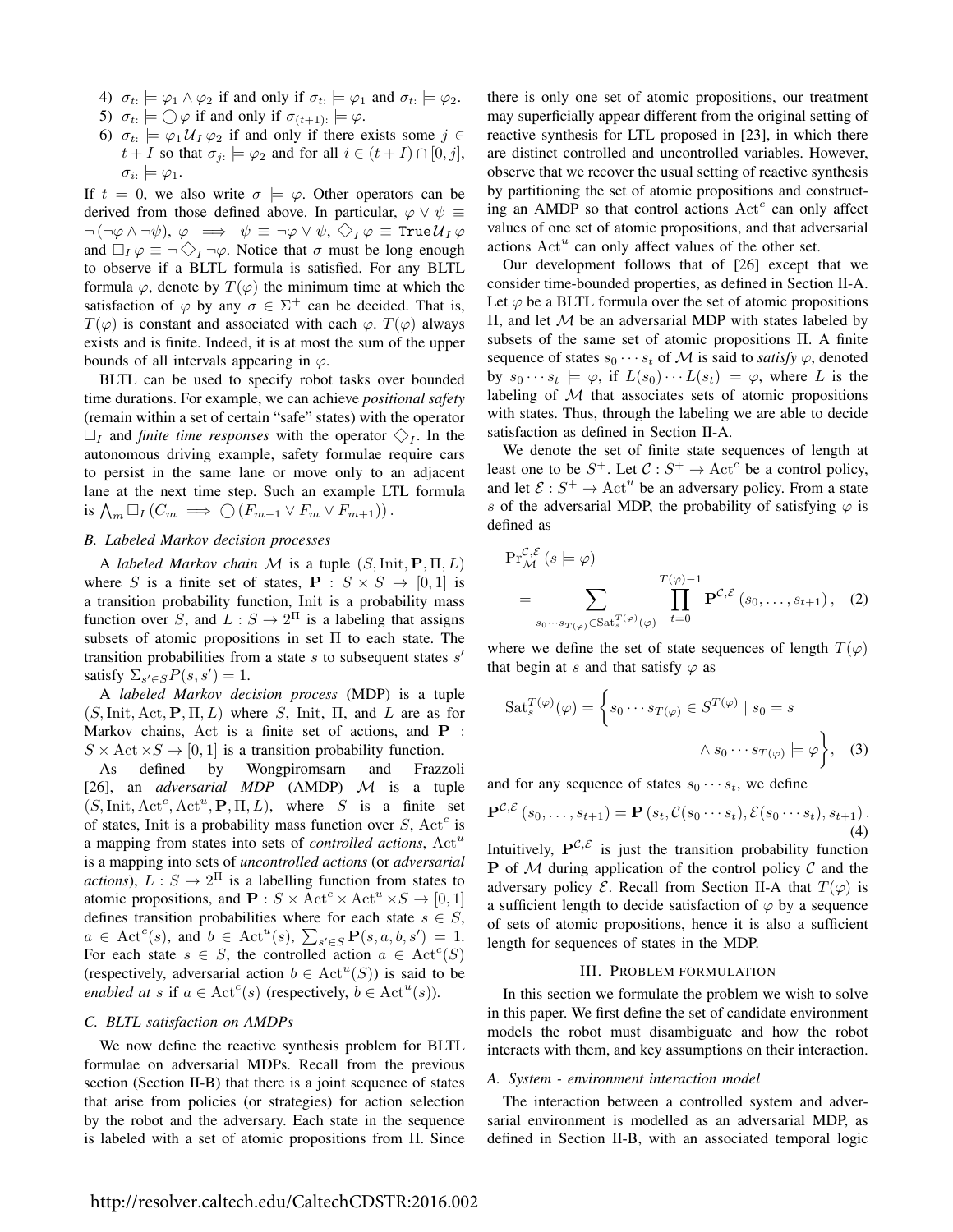formula the interaction must adhere to. We consider a set of such adversarial MDPs corresponding to possible environmental models. Henceforth, a candidate adversarial MDP, or candidate MDP, refers to the interaction between the system and a possible environment model as an adversarial MDP.

Consider a set

$$
\mathbf{M} = \{ (\mathcal{M}_i, \varphi_i) \}_{i=1}^N
$$
 (5)

of N candidate environment models. Each model  $(\mathcal{M}_i, \varphi_i)$ , for  $1 \leq i \leq N$ , is a pair consisting of an adversarial MDP  $\mathcal{M}_i$  and temporal logic specification  $\varphi_i$ . The formula is of a special form of LTL that describes interaction using BLTL subformulae. Precisely,  $\varphi_i$  is

$$
\bigwedge_r \Box \left( \psi_i^{\text{req}, r} \implies \psi_i^{\text{res}, r} \right), \tag{6}
$$

where  $\psi_i^{\text{req}, r}$  and  $\psi_i^{\text{res}, r}$  are both BLTL formulae, and  $\Box$  is the "always" LTL operator. Often,  $\psi_i^{\text{req}, r}$  is a system control sequence that guarantees a response from an environment in the form  $\psi_i^{\text{res},r}$ . In the pursuant car example, we take  $\psi^{\text{req},1} = C_1$  and  $\psi^{\text{res},1} = \bigcirc_{I_{[0,2]}} F_1$ , which specifies that, if the robot car enters lane 1, it will observe the environment car follow it to lane 1 within 2 time steps. The precise syntax and semantics of LTL are not needed here; it is enough to know the BLTL preliminaries of Section II-A and to interpret (6) as requiring that the subformula

$$
\psi_i^{\mathrm{req},r} \implies \psi_i^{\mathrm{res},r}
$$

is satisfied at every time step, for all  $r$ . The motivation for this assumed form of interaction formulae is that it allows us to solve the problem through repeated finite-duration interactions. The robot can probe for a particular behavior r of model i by satisfying  $\psi_i^{\text{req},r}$ , from where we expect a trajectory satisfying  $\psi_i^{\text{res},r}$  in response, provided that model i is the ground-truth.

The adversarial MDP for model  $(\mathcal{M}_i, \varphi_i)$  is defined as  $\mathcal{M}_i = (S, \text{Init}, \text{Act}^c, \text{Act}^u, \mathbf{P}_i, \Pi, L)$ . The adversarial MDPs for all models  $i$  share the same state set  $S$  and initial state distribution Init, set of atomic propositions Π, labeling function  $L: S \to 2^{\Pi}$ , and system (controller) and environment (adversary) action sets  $Act<sup>c</sup>$  and  $Act<sup>u</sup>$ . However, as indicated by the subscripts, the transition probabilities  $P_i$ may be different. The assumption of common states, initial distributions, adversarial actions, and atomic propositions, and labellings is without loss of generality because any differences only render easier the identification problem, which is stated below in Section III-E.

A candidate model  $(\mathcal{M}_i, \varphi_i)$  is said to be *self-consistent* if, for each  $s \in S$  and for any robot controller C, there is some adversarial policy  $\mathcal E$  such that

$$
\Pr_{\mathcal{M}_i}^{\mathcal{C},\mathcal{E}}(s \models \varphi_i) = 1.
$$

The key intuition behind *self-consistency* is, if model  $\mathcal{M}_i$ is indeed the true model, the environment must always enact a strategy that is concordant with the true model's specification  $\varphi_i$ . Self-consistency is a natural requirement of systems that satisfy high-level constraints in that environment assumptions for the true model encoded in  $\varphi_i$  must be adhered to in order to allow guarantees about interaction with the true model.

## *B. Distinguishability*

Let  $\mathbf{M} = \{(\mathcal{M}_i, \varphi_i)\}_{i=1}^N$  be a set of candidate models. For an LTL formula  $\varphi$ ,  $\mathcal{L}(\varphi)$  denotes the set of all sequences that satisfy  $\varphi$ . The models  $(\mathcal{M}_i, \varphi_i)$  and  $(\mathcal{M}_j, \varphi_j)$  are said to be *interactively distinguishable* if  $\mathcal{L}(\varphi_i) \neq \mathcal{L}(\varphi_j)$ . Let  $s \in S$ . The models are said to be *distinguishable in probability from* s if

$$
\min_{\mathcal{C}} \max_{\mathcal{E}} \Pr_{\mathcal{M}_i}^{\mathcal{C}, \mathcal{E}} \left( s \models \varphi_i \land \varphi_j \right) < 1
$$
\n
$$
\lor \min_{\mathcal{C}} \max_{\mathcal{E}} \Pr_{\mathcal{M}_j}^{\mathcal{C}, \mathcal{E}} \left( s \models \varphi_i \land \varphi_j \right) < 1. \tag{7}
$$

If the property holds for all s, then the models are said to be *distinguishable in probability*.

Intuitively, being distinguishable in probability from some state s ensures that a control policy exists such that the adversary cannot simultaneously satisfy both candidate models with probability 1. Accordingly, if we can repeatedly reach s and repeatedly play an appropriate policy, one of the models must eventually be demonstrated as false.

# *C. Assumptions*

We assume a finite set of self-consistent models  $M =$  $\{(\mathcal{M}_i, \varphi_i)\}_{i=1}^N$  and fully observable system and robot states. The key assumption that facilitates model identification is that for each adversarial MDP  $\mathcal{M}_i$  and for models  $i \neq j$ , there is a state s such that  $(\mathcal{M}_i, \varphi_i)$  and  $(\mathcal{M}_j, \varphi_j)$  are distinguishable in probability from s.

Such an assumption is justified because if models are identical or are not perceivably different from any state, purposeful robot motion towards distinguishing states s cannot be made for model identification. Further, we assume each adversarial MDP  $\mathcal{M}_i$  has no transient states, namely that it is possible with positive probability to reach every state from every other state. Such an assumption is necessary to preclude scenarios where the environment always prohibits the controller from reaching a distinguishing state from which it can differentiate models, in which case model identification also cannot occur. Relaxation of such assumptions, including addressing Hidden Markov Models (HMMs) and randomized policies, is discussed in Section VI.

#### *D. Belief distribution over models*

The robot must identify the true model from other competing candidate models by judicious choice of informationseeking control actions in its system strategy or policy  $C: S^+ \to \text{Act}^c$ . Such actions are control inputs that elicit responses from the environment model and exploit transition probabilities for the MDPs to reach states that disambiguate models.

The robot can differentiate environment models by estimating the likelihood that gathered observations came from the interaction between the robot and a possible environment model. Since observations may be consistent with many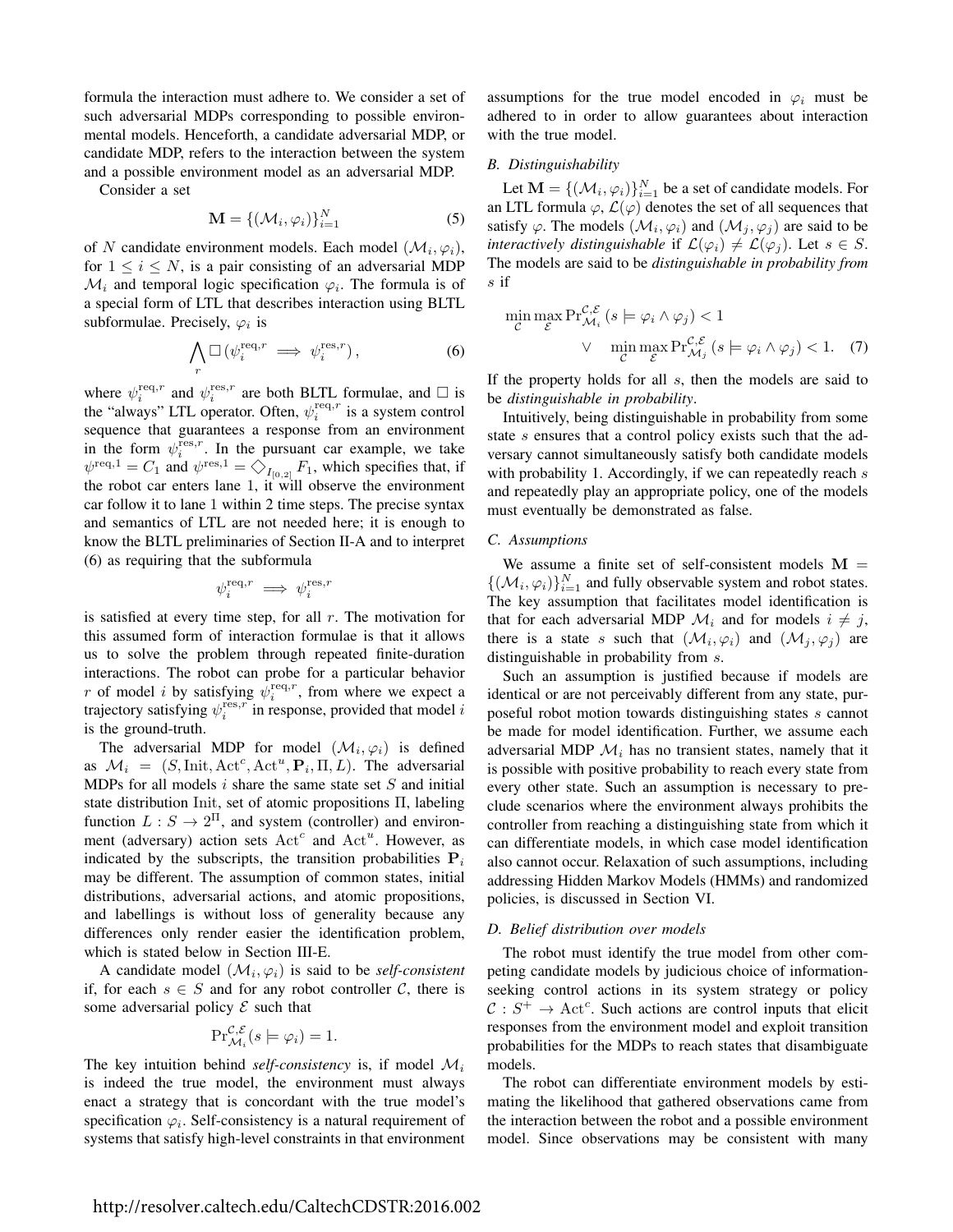candidate models, we indicate the robot's current certainty at time  $t$  about the true model identity in a belief distribution. The belief distribution is a probability distribution over candidate models that evolves with time  $t$  as new observations are generated. Given a sequence of states, controlled actions, and adversarial actions,  $s_0a_0b_0s_1a_1b_1s_2\cdots s_T$ , the belief for model  $i$  is updated as

$$
B_i \leftarrow \mathbf{P}_i(s_0, a_0, b_0, s_1) \cdots \mathbf{P}_i(s_{T-1}, a_{T-1}, b_{T-1}, s_T) B_i \eta,
$$

where  $\eta$  is a normalization factor to ensure that  $\sum_j B_j = 1$ .

#### *E. Problem statement*

A *control policy* for the robot is a mapping from finite sequences of states to actions,  $C : S^+ \to \text{Act}^c$ . Without loss of generality, we refer to the ground truth model as  $M_1$  and assume it is one of the candidate models.

*Problem 1:* Given a set of self-consistent candidate models  $\mathbf{M} = \{(\mathcal{M}_i, \varphi_i)\}_{i=1}^N$ , where each adversarial MDP  $\mathcal{M}_i$ has no transient states and where for  $i \neq j$ , there is a state s such that  $(\mathcal{M}_i, \varphi_i)$  and  $(\mathcal{M}_j, \varphi_j)$  are distinguishable in probability from s, and a tolerance  $\varepsilon$  for wrong models, find a control policy such the ground truth model is found with tolerance  $\varepsilon$ , i.e., the belief vector element  $B_i \geq 1 - \varepsilon$ , where  $(\mathcal{M}_i, \varphi_i)$  is the ground truth.

## *F. Example: detecting pursuers in robotic navigation*

We return to the running example of a robot vehicle being followed by other cars. These cars can closely pursue the robot, such as in a high-speed car chase, keep their distance to "tail" the robot during surveillance, or simply be a benign car that happens to follow the target by chance. In this paper, we perform numerical experiments for this example using the set of candidate models  $M =$  $\{(\mathcal{M}_{\text{pursue}}, \varphi_{\text{pursue}}),(\mathcal{M}_{\mathbf{k}-\text{bound}}, \varphi_{\mathbf{k}-\text{bound}}),\}$  $(\mathcal{M}_{\text{benign}}, \varphi_{\text{benign}})$  with  $N = 3$  models.

Using the notation from the previous section, system variables  $\mathcal{Y} = \{C_1, \ldots, C_M\}$  indicate the lane occupancy of the controlled robot car in one of M total lanes. Corresponding environment variables  $\mathcal{X} = \{F_1, \ldots, F_M\}$  indicate the lane occupancy of a following vehicle. A state of the system at discrete time  $t$  is the lane occupancy of the robot and follower vehicle  $s_t = (C_{m,t}F_{m,t}).$ 

The robot must enact a strategy  $C$  (choose and follow a trajectory) to move between lanes in response to the follower's lane choices  $F_m$ . This strategy C must allow the robot to best determine the follower's identity as pursuant, k-bound , or benign.

The candidate models have interaction formulae as follows.

- 1)  $\varphi_{\text{benign}} = \text{True}$ , i.e., the benign has no temporal logic constraint.
- 2)  $\varphi_{k-\text{bound}}$  is

$$
\bigwedge_r \Box (C_r \implies \Diamond_{I_k} F_{r-k} \lor F_{r-k+1} \lor \cdots \lor F_{r+k}).
$$
  
3)  $\varphi_{\text{pursue}} = \bigwedge_r \Box (C_r \implies \Diamond_{I_k} F_r)$ 

The  $k$ -bound car must be within  $k$  lanes of the robot car at all times and can only move one lane in each discrete timestep. BLTL is well-suited to describe the  $k$ -bound behavior since choice of a k length interval, denoted by  $I_k$ , indicates how quickly the follower must enter the same lane as the car. The requirement that the car must be within  $k$ lanes, coupled with single lane moves per timestep, imposes that the follower has  $k$  timesteps to reach the robotic car's lane. Specifically, response-request formula  $\varphi = (C_m \implies$  $\bigcirc_{I_k} F_m$ ) encodes that a system request (the car being in lane m or  $C_m$ ) will necessitate a response where the follower reaches lane m within k steps. We simulated with  $k = 1$ lanes. Note that the "pursuer" is a k-bound car with  $k = 0$ .

## IV. ALGORITHM FOR INTERACTION WITH BOUNDED LTL CONSTRAINTS

### *A. Description*

We first establish notation used in the algorithms. Let  $f$  and  $g$  be two probability mass functions over the same sample space. Denote the Kullback-Leibler (KL) divergence [17] between them by  $\mathcal{D}(f,g)$ . Given an index i, the set of indices excluding  $i$  is denoted by

$$
-i = \{1, 2, \ldots, n\} \setminus \{i\}.
$$

For a state s, reference model  $(\mathcal{M}_i, \varphi_i)$ , and control policy  $\mathcal{C}$ , define InfoGain for a robot action  $a$ 

$$
\min_{b \in \text{Act}^u} \sum_{j \in -i} \mathcal{D}(f_i^{s,a,b}, f_j^{s,a,b}) \tag{8}
$$

where, for control and adversarial actions  $a$  and  $b$ , each  $f_j^{s,a,b}(\cdot)$  is a probability mass function over the set of MDP states  $S$  based on the transition probability of model  $j$ , i.e.,

$$
f_j^{s,a,b}(s') = \mathbf{P}_j(s,a,b,s')
$$

for  $s' \in S$ .

We now present Algorithm 1 that chooses system control actions to maximally disambiguate models. Beginning with a set of candidate models and uniform initial belief distribution, the robot assumes the most likely model  $i$  (line 6) with the goal of gathering further evidence to substantiate model *i*. The robot considers possible models *j* with nonzero belief elements in the set Candidates (line 7). From such candidates, the robot tries to find another model  $i$  for which the assumed model  $i$  and model  $j$  are distinguishable in probability from state  $s$  in the hope of observing a state sequence that disqualifies candidate model  $j$  by violating its specification  $\varphi_i$ . The min-max formulation in line 9 indicates that the environment may choose an adversarial controller  $\mathcal E$ to "obfuscate" or minimize the observed deviation between models but the system must choose the most informative controller  $C^*$  to embark on a finite horizon trajectory from state s that is least likely to be concordant with assumed model  $i$  and other competing model  $j$ . If such a candidate model  $i$  cannot be found in the hopes of violating its specification  $\varphi_j$ , the robot chooses the optimal controller  $\mathcal{C}^*$ that maximizes the resulting difference in state distributions measured in terms of the Kullback-Leibler (KL) divergence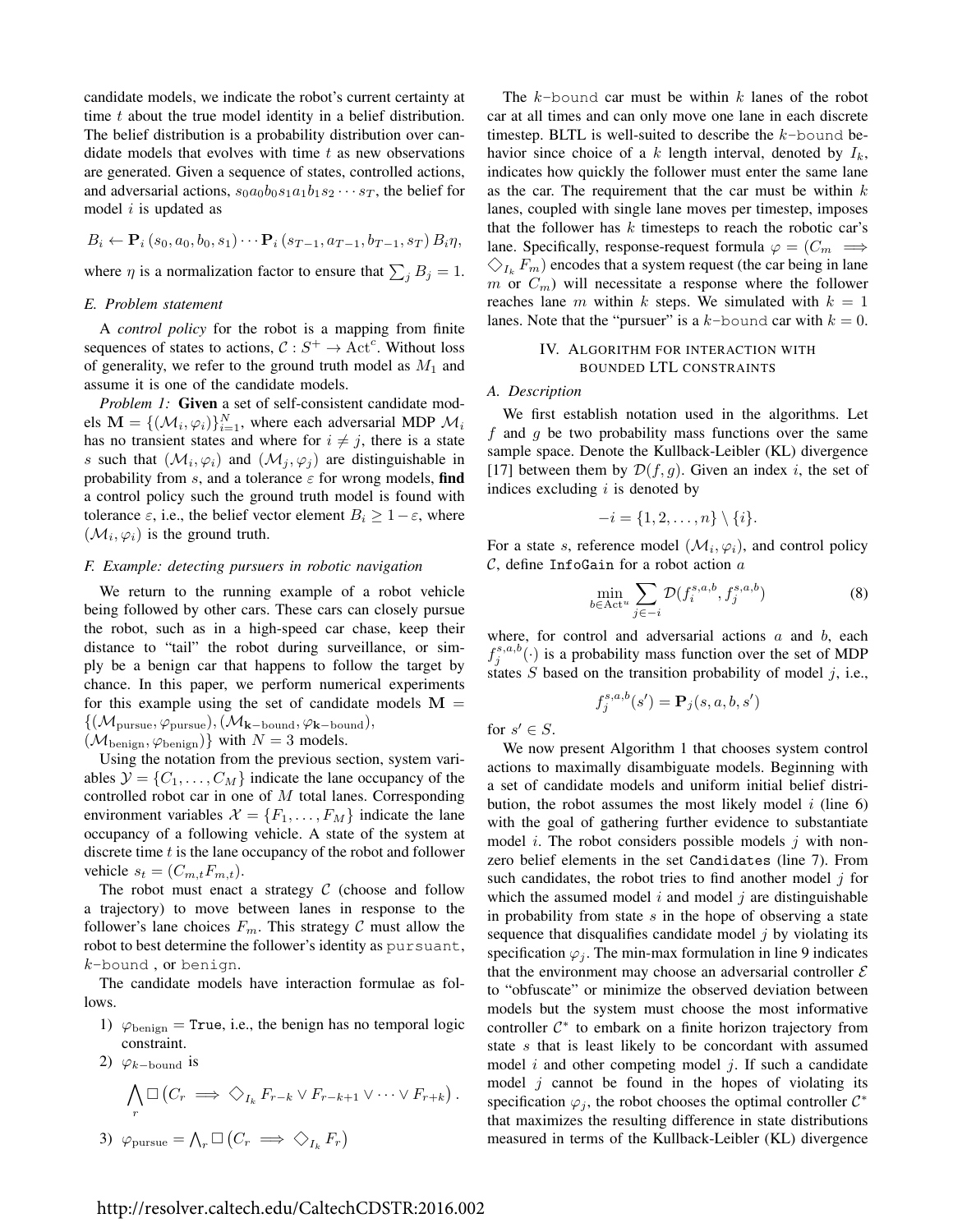## Algorithm 1 Bounded LTL interaction

**Require:** Set of candidate models  $\mathbf{M} = \{(\mathcal{M}_i, \varphi_i)\}_{i=1}^N$ , wrong model probability tolerance  $\varepsilon$ 

- 1:  $T := \max_i T(\varphi_i)$
- 2: Initialize at state  $s$
- 3:  $t := 0$  // Start time
- 4:  $B := (\frac{1}{N}, \dots, \frac{1}{N})$  // Uniform initial belief vector
- 5: repeat
- 6:  $i := \text{rand arg max}_i B_j$  // Randomly break ties
- 7: Candidates :=  $\{j \mid B_j > 0\}$
- 8: if for some  $j \in$  Candidates,  $(\mathcal{M}_j, \varphi_j)$  and  $(\mathcal{M}_i, \varphi_i)$ are distinguishable in probability from  $s$  then

9: 
$$
\mathcal{C}^* := \arg\min_{\mathcal{C}} \max_{\mathcal{E}} \Pr_{\mathcal{M}_j}^{\mathcal{C},\mathcal{E}}(s \models \varphi_i \land \varphi_j)
$$

10: else

11: 
$$
\mathcal{C}^* := \text{InfoGain}(s, B, \{ \mathcal{M}_1, \dots, \mathcal{M}_N \})
$$

- 12: end if
- 13: Apply controller  $C^*$ .
- 14: Receive resulting sequence of states  $s_1 \cdots s_T$  and observe adversary actions  $b_0, \ldots b_{T-1}$
- 15: For each j, if  $s_0 \cdots s_T \not\models \varphi_j$ , then  $B_j := 0$
- 16: Update belief vector using transition probabilities for  $(s_0, \mathcal{C}^*(s_0), b_0, s_1), (s_1, \mathcal{C}^*(s_0s_1), b_1, s_2), \ldots$

17: Normalize belief vector so that 
$$
\sum_{j=1}^{N} B_j = 1
$$

18: 
$$
t := t + 1
$$
;  $s := s_T$ 

19: **until** for some model  $(\mathcal{M}_i, \varphi_i), B_i \geq 1 - \varepsilon$ 

to enable maximum information gain (line 11). We note one example of the InfoGain function in terms of the KL divergence but our algorithm is general and other measures of information gain are possible. The novelty of our approach lies in the exploitation of distinguishing states based on LTL formulae.

Once the policy given by optimal controller  $C^*$  is enacted and observations  $b_0 \dots b_{T-1}$  are gathered, the robot can immediately discount models  $j$  where the observed transitions do not satisfy the model's BLTL specification  $\varphi_i$ (line 15). Such transitions that violate BLTL specifications are inherently encoded as zero probability transitions in the model's adversarial MDP. Then, Bayesian updates of the belief vector given the observations guide the choice of the most likely model at the next algorithm iteration (line 16).

Algorithm 2 is a greedy version of Algorithm 1 with single timestep iterations and where temporal logic formulae are disregarded in the selection of control actions – potentially allowing for much faster computation times. At each iteration, the robot enacts a greedy decision to enact a single, optimal control action  $a^*$ , that regardless of adversarial environmental action b, maximizes the KL divergence between distributions over next s' between model  $i$  and competing models  $j$ . We note that in the single timestep case, an example of the InfoGain routine is to maximize the cumulative KL divergence under assumed model  $i$  as opposed to other models  $j$ .

## Algorithm 2 Greedy one-step interaction

**Require:** Wrong model probability tolerance  $\varepsilon$ 

- 1: Initialize at state s
- 2:  $t := 0$  // Start time
- 3:  $B := (\frac{1}{N}, \dots, \frac{1}{N})$  // Uniform initial belief vector
- 4: repeat
- 5:  $i := \text{rand arg max}_i B_j$  // Randomly break ties
- 6:  $a^* := \arg \max_{a \in \text{Act}^c}$  $\min_{b\in \text{Act}^u}\sum_{j\in -i}\mathcal{D}(f_i^{s,a,b},f_j^{s,a,b})$
- 7: Apply controller action  $a^*$
- 8: Receive resulting new state  $s'$
- 9: Update belief vector using transition probabilities for  $(s, a, b, s')$
- 10: Normalize belief vector so that  $\sum_{j=1}^{N} B_j = 1$

11:  $t := t + 1; s := s'$ 

12: **until** for some model  $\mathcal{M}_i$ ,  $B_i \geq 1 - \varepsilon$ 

#### *B. Correctness analysis*

In this section, we present a correctness result about Algorithm 1 that provides conditions for convergence to the ground-truth model when the candidate models are mutually distinguishable in probability. In this case, we take  $\epsilon = 0$ because violating traces, i.e., finite sequences of states, will eventually occur, causing corresponding elements of the belief vector to be assigned exactly 0 (at line 15).

*Theorem 1:* Let  $\mathbf{M} = \{(\mathcal{M}_i, \varphi_i)\}_{i=1}^N$  be a set of selfconsistent candidate models such that for each pair  $(i, j)$ ,  $(\mathcal{M}_i, \varphi_i)$  and  $(\mathcal{M}_j, \varphi_j)$  are distinguishable in probability. Suppose that the ground-truth model is in M (but unknown). If  $\varepsilon = 0$ , then Algorithm 1 will terminate with probability 1 and return the ground-truth model.

*Proof:* In each iteration, line 17 ensures that the elements of B sum to 1 before the exit condition  $B_i \geq 1-\varepsilon$ (line 19) is reached. Thus, if  $\varepsilon = 0$ , the exit condition can be rewritten as  $B_i = 1$  for some *i*. Consider an iteration of the loop in Algorithm 1 (lines  $5-19$ ). Let *i* be selected as in line 6 of Algorithm 1. From the exit condition on line 19, it follows that a loop-invariant is  $|{\rm C}$ andidates $| \geq 2$ . By hypothesis each pair of candidate models is distinguishable in probability, and therefore the condition on line 8 must be satisfied. Let  $C^*$  be selected according to line 9. From the definition of distinguishable in probability (see (7)), we have for any adversarial policy  $\mathcal{E}$ ,

$$
\mathrm{Pr}^{\mathcal{C}^*,\mathcal{E}}_{\mathcal{M}_i}(s \models \varphi_i \land \varphi_j) < 1 \lor \mathrm{Pr}^{\mathcal{C}^*,\mathcal{E}}_{\mathcal{M}_j}(s \models \varphi_i \land \varphi_j) < 1.
$$

Suppose the left disjunct, having probability with respect to  $\mathcal{M}_i$  holds, i.e.,  $\Pr_{\mathcal{M}_i}^{\mathcal{C}^*,\mathcal{E}}(s \models \varphi_i \land \varphi_j) < 1$ . The case where the right disjunct holds is entirely similar. Hence,

$$
\Pr_{\mathcal{M}_i}^{\mathcal{C}^*,\mathcal{E}}(s \models \varphi_i) < 1 \quad \lor \quad \Pr_{\mathcal{M}_i}^{\mathcal{C}^*,\mathcal{E}}(s \models \varphi_j) < 1. \tag{9}
$$

There are now two cases. First, if  $(\mathcal{M}_i, \varphi_i)$  is the groundtruth, then the adversary must play such that  $Pr_{\mathcal{M}_i}^{C^*, \mathcal{E}}(s)$  $\varphi_i$ ) = 1, which is possible by the assumption of selfconsistency. Thus the other disjunct in (9) must be true, i.e.,

$$
\Pr_{\mathcal{M}_i}^{\mathcal{C}^*, \mathcal{E}}(s \models \varphi_j) < 1. \tag{10}
$$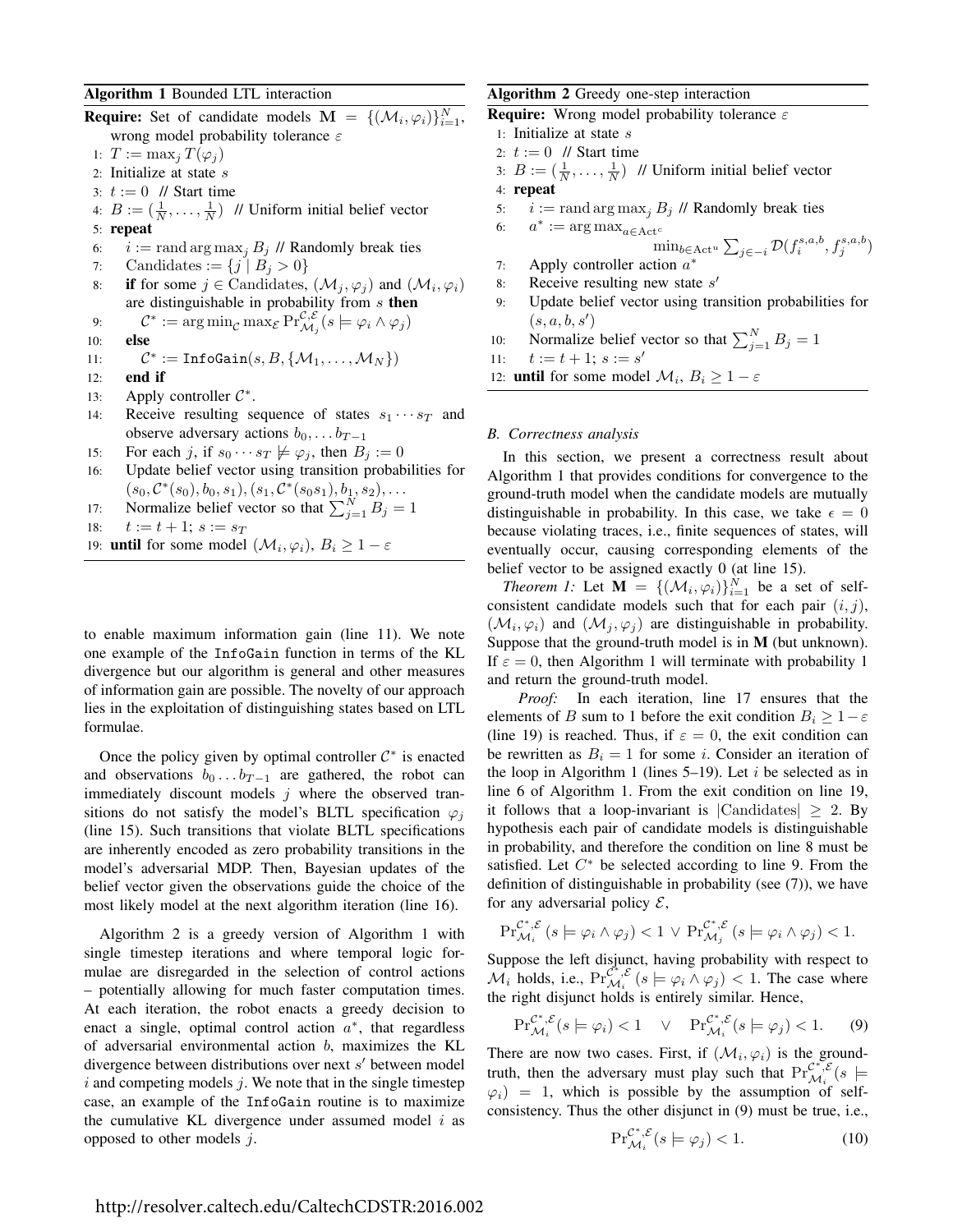

Fig. 2. Trial in which the pursuant car model is the ground truth. Simulation is with 5 lanes. Notice that the mass in the belief vector quickly accumulates on the correct model, and the benign model is dismissed due to violation within a few trials.

Second, if  $(\mathcal{M}_i, \varphi_i)$  is not the ground-truth, then we may conservatively suppose that the adversary plays so as to ensure that every  $\varphi_i$  is satisfied, and thus that no update occurs on line 15. From line 6, it follows that the first case, i.e., where  $i$  is the ground-truth, will occur infinitely often because it will always have corresponding element of the belief vector as strictly positive. Because there are finitely many candidate models, at least one of them, say  $j$ , will be chosen infinitely often. Let  $p$  be the probability on the leftside of the inequality in (10). After *n* iterations of choosing model  $(\mathcal{M}_i, \varphi_i)$ , the probability that  $\varphi_i$  is satisfied in all iterations is  $p^n$ . Since  $p < 1$ ,  $\lim_{n \to \infty} p^n = 0$ , i.e., the event of all iterations having state sequences that satisfy  $\varphi_i$ has probability 0. Therefore, with probability 1 there is an iteration in which the resulting state sequence does not satisfy  $\varphi_j$ . Upon that iteration, at line 15,  $B_j = 0$ , and therefore the candidate model  $(\mathcal{M}_i, \varphi_i)$  cannot be in Candidates again. Because there are finitely many candidate models, the result follows.

We note that Algorithm 1 can also handle the case when models are not distinguishable in probability. In this case, the InfoGain subroutine on line 11 would select control actions to maximally differentiate models. The analysis and correctness proof for this case is the subject of future work.

#### V. NUMERICAL EXPERIMENTS

We return to the pursuant car example from Section III-F to illustrate that Algorithm 1 can deduce how the robot car must change lanes to distinguish pursuers. The simulations provide intuition to understand the proof in Section IV-B.

In our implementation of Algorithm 1, we take as input BLTL candidate models and an environment simulator for the ground truth model which selects among permissible moves (that respect the BLTL specifications)

The adversarial MDP in this example is formed as a product of two MDPs, each having state space that is just a chain graph where each state represents a lane of the road.



Fig. 3. Trial in which the  $k$ -bound car model is the ground truth, where  $k = 1$ . Simulation is with 5 lanes.

There are two agents: the robot and another car. Intuitively, we want to construct a useful description about whether the car is following the robot, and if so, to find a concise model of the behavior that is amenable to other control synthesis methods. Here, deciding qualitatively how the other car (the environment) is moving can be thought of as "fault detection." For each agent, from every position there are three possible actions: stay-in-current-lane, move left, and move right. Associated with each agent is a parameter  $p \in [0, 1]$ that provides the probability that the requested action fails. If attempting to stay in the current lane, with probability  $\frac{p}{2}$ the outcome is to move into the lane to the left of the current one, and with probability  $\frac{p}{2}$  the outcome is to move into the right lane. If attempting to move to the left, with probability  $p$  the outcome is to stay in the current lane. If attempting to go right, with probability  $p$  the outcome is to stay in the current lane.

If the agent is in the left-most (respectively, right-most) lane, then the action to move to the left (respectively, to the right) always (i.e., with probability 1) results in the agent staying in its current lane. In the left-most lane (respectively, right-most) lane, the action to stay in the current lane fails with probability  $\frac{p}{2}$ , having the outcome to move right (respectively, left). This assumption causes the action sets  $Act<sup>c</sup>$  and  $Act<sup>u</sup>$  to be the same at every state.

We ran the simulation on a road with 5 lanes. The value of the failure probability varied depending on the candidate MDP.

We use  $p = 0.5$  for the benign car,  $p = 0.2$  for the kbound car, and  $p = 0.0$  for the pursuant car to describe a scenario where the pursuer follows the robotic car without failure. It is important to observe that, while it is clear that  $\varphi_{\text{benign}} =$  True permits emulation of any other candidate model, the failure probability ensures that the models can be distinguished.

A trial in which the ground-truth is the pursuant car is shown in Figure 2. The pursuant car has very restrictive behavior since it must always follow the robot, allowing it